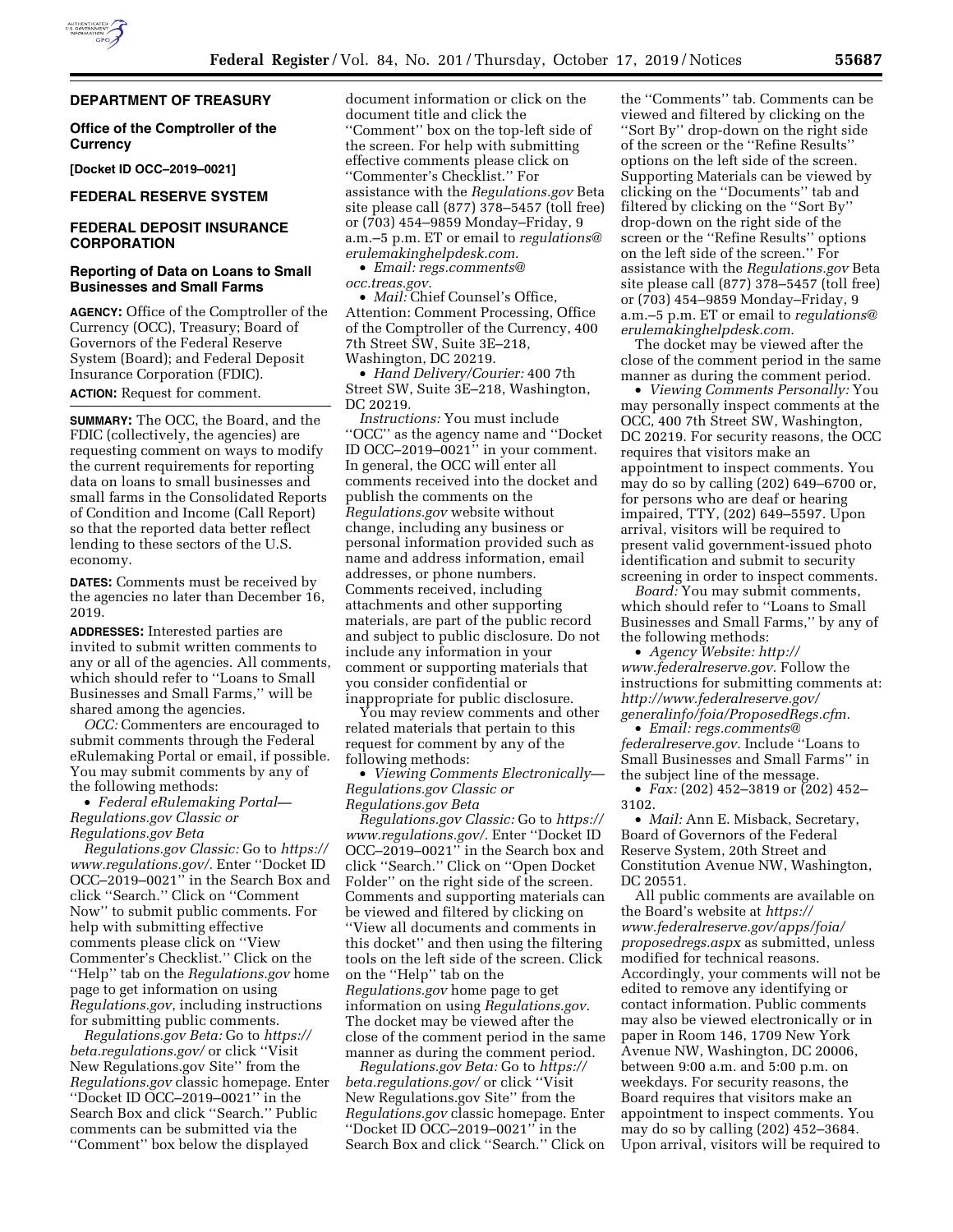present valid government-issued photo identification and to submit to security screening in order to inspect and photocopy comments.

*FDIC:* You may submit comments, which should refer to ''Loans to Small Businesses and Small Farms,'' by any of the following methods:

• *Agency Website: [https://](https://www.fdic.gov/regulations/laws/federal/) [www.fdic.gov/regulations/laws/federal/.](https://www.fdic.gov/regulations/laws/federal/)*  Follow the instructions for submitting comments on the FDIC's website.

• *Federal eRulemaking Portal: [https://www.regulations.gov.](https://www.regulations.gov)* Follow the instructions for submitting comments.

• *Email: [comments@FDIC.gov.](mailto:comments@FDIC.gov)*  Include ''Loans to Small Businesses and Small Farms'' in the subject line of the message.

• *Mail:* Manuel E. Cabeza, Counsel, Attn: Comments, Room MB–3128, Federal Deposit Insurance Corporation, 550 17th Street NW, Washington, DC 20429.

• *Hand Delivery:* Comments may be hand delivered to the guard station at the rear of the 550 17th Street Building (located on F Street) on business days between 7:00 a.m. and 5:00 p.m.

*Public Inspection:* All comments received will be posted without change to *[https://www.fdic.gov/regulations/](https://www.fdic.gov/regulations/laws/federal/)  [laws/federal/](https://www.fdic.gov/regulations/laws/federal/)* including any personal information provided. Paper copies of public comments may be requested from the FDIC Public Information Center, 3501 North Fairfax Drive, Arlington, VA 22226, or by telephone at (877) 275– 3342 or (703) 562–2200.

# **FOR FURTHER INFORMATION CONTACT:**

*OCC:* Cady Codding, Senior Policy Accountant, Office of the Chief Accountant, (202) 649–5764; Kevin Korzeniewski, Counsel, Chief Counsel's Office, (202) 649–5490; or for persons who are deaf or hearing impaired, TTY, (202) 649–5597.

*Board:* Douglas Carpenter, Senior Supervisory Financial Analyst, Division of Supervision and Regulation, (202) 452–2205, Board of Governors of the Federal Reserve System, 20th and C Streets NW, Washington, DC 20551.

*FDIC:* Shannon Beattie, Chief, Accounting and Securities Disclosure Section, Division of Risk Management Supervision, (202) 898–3952, *[sbeattie@](mailto:sbeattie@fdic.gov) [fdic.gov;](mailto:sbeattie@fdic.gov)* or Michelle Haslett, Examination Specialist, Division of Risk Management Supervision, (202) 898– 6923, *[mhaslett@fdic.gov.](mailto:mhaslett@fdic.gov)* 

#### **SUPPLEMENTARY INFORMATION:**

### **I. Background, Existing Collection, and Use of Data**

*A. History of the Data Collection* 

Section 122 of the Federal Deposit Insurance Corporation Improvement Act

of 1991<sup>1</sup> required the agencies to establish an annual data collection from insured depository institutions on lending to small businesses and small farms. The agencies implemented the statute by introducing Schedule RC–C, Part II, to the Call Report 2 effective June 30, 1993.3 Initially, this schedule was completed annually as of every June 30. However, to improve the agencies' ability to assess the availability of credit to small businesses and small farms in the aftermath of the financial crisis, the agencies changed the reporting frequency for Schedule RC–C, Part II, from annually to quarterly beginning with the March 31, 2010, Call Report.4 In 2017, as part of the Federal Financial Institutions Examination Council's Call Report burden reduction initiative, the agencies reduced the reporting frequency of Schedule RC–C, Part II, from quarterly to semiannually for institutions that file the FFIEC 051 Call Report.5 The reporting frequency of Schedule RC–C, Part II, remains quarterly for institutions that file the FFIEC 031 and the FFIEC 041 Call Report.6

## *B. Data Currently Collected*

The current data collection in Schedule RC–C, Part II, generally requests information on (i) loans to small businesses, which are defined as loans with original amounts of \$1 million or less that are reported as ''Loans secured by nonfarm nonresidential properties'' or ''Commercial and industrial loans'' (in domestic offices) in Call Report Schedule RC–C, Part I, items 1.e and 4; and (ii) loans to small farms, which are defined as loans with original amounts of \$500,000 or less that are reported as ''Loans secured by farmland (including farm residential and other improvements)'' and ''Loans to finance agricultural production and other loans

3 57 FR 54235 (November 17, 1992).

4 74 FR 68322 (December 23, 2009).

5 82 FR 2444 (January 9, 2017).

6 In the FFIEC 002, Schedule C, Part II, is collected annually as of June 30 from insured U.S. branches of foreign banks.

to farmers'' (in domestic offices) in Call Report Schedule RC–C, Part I, items 1.b and 3. The agencies currently request the total number and total amount outstanding for each of these four categories of loans, which are stratified into three segments based on the original amounts of the loans. For loans to small businesses, the stratifications are original amounts of \$100,000 or less, original amounts of more than \$100,000 through \$250,000, and original amounts of more than \$250,000 through \$1 million. For loans to small farms, the stratifications are original amounts of less than \$100,000, original amounts of more than \$100,000 through \$250,000, and original amounts of more than \$250,000 through \$500,000.

Institutions that do not hold loans that meet the definition of small business or small farm loans do not need to provide data in Schedule RC– C, Part II, for that particular type of loan. Institutions that file the FFIEC 041 or the FFIEC 051 Call Report and hold small business or small farm loans predominantly in original amounts of \$100,000 or less report only the total number of the loans in each loan category within that particular type of loan, and do not need to provide the full stratification. Further details about the collection of loans to small businesses and small farms are provided in the applicable Call Report instructions (FFIEC 031, FFIEC 041, or FFIEC 051).7

#### *C. Uses of the Data*

Among the agencies, the Board is the primary user of the data collected on loans to small businesses and small farms.8 Collection of these data improves the Board's ability to monitor credit conditions facing small businesses and small farms and significantly contributes to its ability to develop policies intended to address any problems that arise in credit markets. The institution-level Call Report data provide information that cannot be obtained from other indicators of small business and small farm credit conditions. For example, during a period of credit contraction, the Call Report data can be used to identify which types of institutions are reducing the volume of their loans to small businesses and small farms. Having detailed data on the characteristics of affected institutions is crucial to building a sufficiently informative picture of the strength of economic activity.

Monetary policymaking benefits importantly from timely information on

<sup>1</sup> 12 U.S.C. 1817 note.

<sup>2</sup>The ''Call Report'' consists of the Consolidated Reports of Condition and Income for a Bank with Domestic and Foreign Offices (FFIEC 031), the Consolidated Reports of Condition and Income for a Bank with Domestic Offices Only (FFIEC 041), and the Consolidated Reports of Condition and Income for a Bank with Domestic Offices Only and Total Assets Less than \$5 Billion (FFIEC 051). U.S. branches and agencies of foreign banks file the Report of Assets and Liabilities of U.S. Branches and Agencies of Foreign Banks (FFIEC 002). The FFIEC 002 includes Schedule C, Part II, Loans to Small Businesses and Small Farms, which is collected only from insured U.S. branches of foreign banks and parallels Call Report Schedule RC–C, Part II.

<sup>7</sup>*[https://www.ffiec.gov/ffiec](https://www.ffiec.gov/ffiec_report_forms.htm)*\_*report*\_*forms.htm*. 8*See* 82 FR 2444, 2454 (January 9, 2017).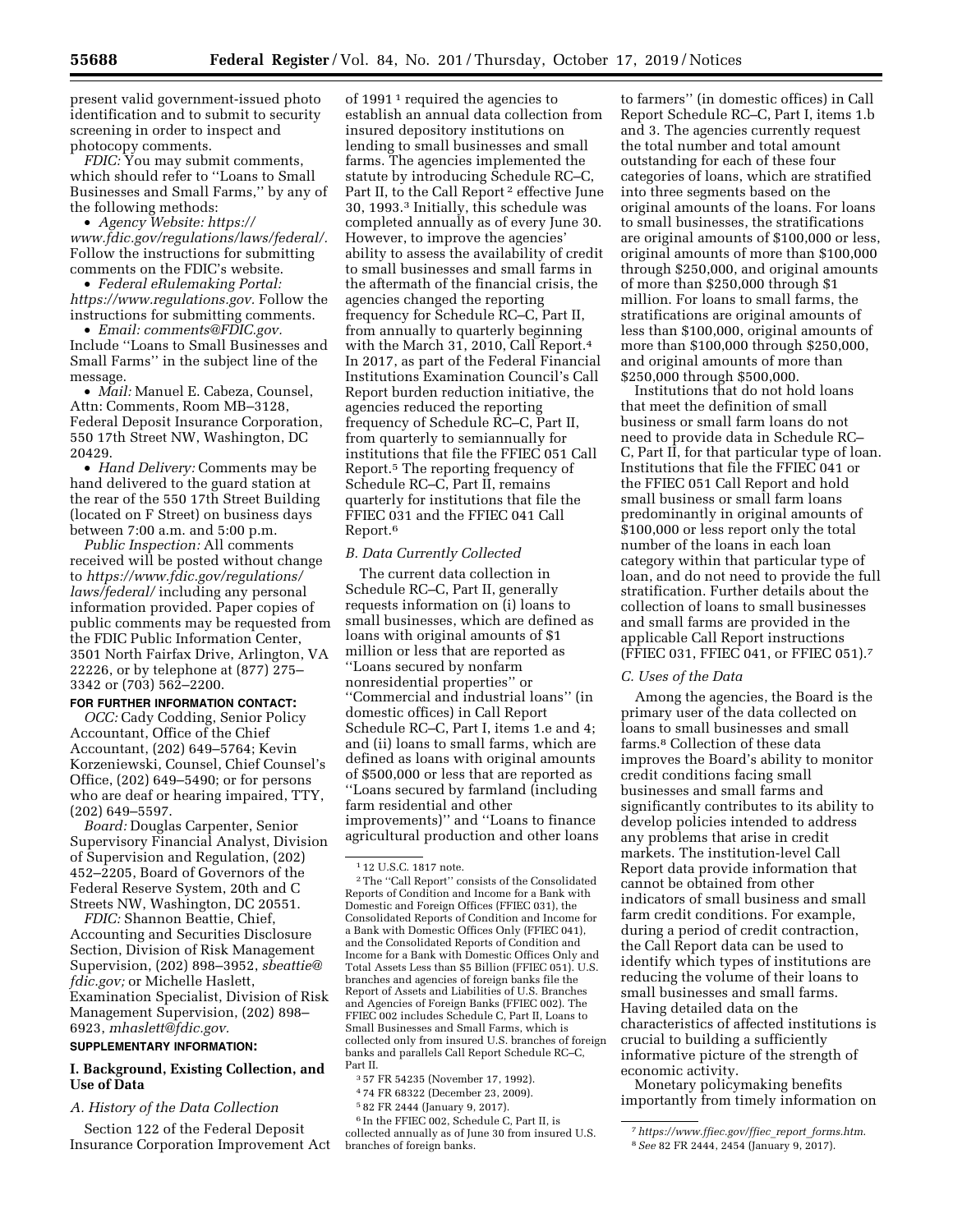small business credit conditions and flows. To determine how best to adjust the federal funds rate over time, the Board must continuously assess the prospects for real economic activity and inflation in coming quarters. Credit conditions have an important bearing on the evolution of those prospects over time, and so the Board pays close attention to data from Call Reports. In trying to understand the implications of aggregate credit data for the macroeconomic outlook, it is helpful for the Board to be able to distinguish between conditions facing small firms and those affecting other businesses for several reasons. First, small businesses comprise a substantial portion of the nonfinancial business sector, and so their hiring and investment decisions have an important influence on overall real activity. Second, because small businesses tend to depend more heavily on depository institutions for external financing, they likely experience material swings in their ability to obtain credit relative to larger firms. Third, the relative opacity of small businesses and their consequent need to provide collateral for loans is thought to create a ''credit'' channel for monetary policy to influence real activity. Specifically, changes in monetary policy may alter the value of assets used as collateral for loans, thereby affecting the ability of small businesses to obtain credit, abstracting from the effects of any changes in loan rates. Finally, the credit conditions facing small businesses and small farms differ substantially from those facing large businesses, making it necessary to collect indicators that are specific to these borrowers. Large businesses may access credit from a number of different sources, including the corporate bond market and the commercial paper market. In contrast, small businesses and small farms rely more heavily on credit provided through depository institutions. The dependence of small businesses and small farms on lending by depository institutions—particularly from smaller institutions—highlights the importance of the Call Report data reported in Schedule RC–C, Part II.

## **II. Current Actions**

### *A. GAO Report*

The U.S. Government Accountability Office (GAO) reviewed the data collected on Call Report Schedule RC– C, Part II, Loans to Small Businesses and Small Farms, as part of a study of the effect of regulations on small business

lending.9 In summarizing its findings with respect to the Call Report data on loans to small businesses, the GAO stated that

[t]he data community banks report to regulators do not accurately capture lending to small businesses because the data exclude some loans to small businesses. Specifically, the definition of small business loans used for banks' reporting excludes loans greater than \$1 million and has not been adjusted for inflation since 1992. In addition, the data capture loans by their size rather than the size of the borrowing entity, and therefore could include small loans to large businesses. These limitations hamper regulators' and policymakers' ability to assess actual changes in banks' small business lending, including any effect of regulation.

At the conclusion of this study, which was published in August 2018, the GAO recommended that the agencies should collaborate to reevaluate, and modify as needed, the requirements for the data banks report in the Call Report to better reflect lending to small businesses.

In response to this recommendation, the agencies are reviewing the data currently collected on small business and small farm loans on Schedule RC– C, Part II, in the Call Report to identify options for improving the usefulness of the data reported on these loans so that the data will better reflect lending to small businesses and small farms.

The agencies also recognize that institutions already have processes in place that enable them to report their small business and small farm lending data in the Call Report in accordance with the reporting instructions for Schedule RC–C, Part II, which generally have not been revised since the implementation of Schedule RC–C, Part II, in 1993. Thus, introducing revisions to the reporting requirements and the instructions for Schedule RC–C, Part II, could affect the burden of the collection of small business and small farm lending data on institutions. Certain options for revisions may change burden in differing ways, particularly if the options are not aligned with how institutions currently identify loans to small businesses and small farms and then collect and report data on these loans to their managements or internal purposes. The agencies are interested in learning what data institutions collect and maintain on small business and small farm loans in their loan systems and other automated systems for internal purposes in addition to the data required to be reported on these loans in Call Report Schedule RC–C, Part II,

and how institutions are using these data internally, to identify which options may improve the usefulness of the Call Report data collection while considering the burden impact of any adjustments to the current reporting requirements for Schedule RC–C, Part II. The agencies will use the feedback received in response to this request for comment to assess what steps they should take in response to the recommendation from the GAO. After considering the feedback, if the agencies determine that a change to the existing collection of small business and small farm lending data in Schedule RC–C, Part II, is warranted, the agencies would seek further comment on a specific proposal to revise this Call Report schedule in accordance with the Paperwork Reduction Act.10

## *B. Request for Comment*

### General Questions on Data

1. How do institutions internally report on their small business and small farm loan portfolios? What key indicator(s) do institutions use to define and monitor small business and small farm loan originations each quarter? Do institutions further subcategorize these loan portfolios based on initial loan size or other factors (such as the borrower's gross annual revenue or the borrower's number of employees)? In responding to these questions, commenters from banks and savings associations are encouraged to describe the internal reporting practices, key indicator(s), and any subcategorization at their individual institution.

2. What data do institutions regularly collect from small businesses and small farms related to outstanding loans or commitments (such as gross annual revenues or asset size)? In responding to this question, commenters from banks and savings associations are encouraged to identify the data their institution regularly collects.

## Questions Related to the Current Collection

3. As described in Section I.B. above, the agencies' collection classifies and stratifies loans as small business or small farm loans based on the original amounts of the loans. The maximum original amounts used to determine this classification have not changed since Schedule RC–C, Part II, took effect in 1993.

a. Should the agencies consider increasing the maximum original loan amounts for the reporting of loans to small businesses and small farms

<sup>9</sup>*See* Community Banks: Effect of Regulations on Small Business Lending and Institutions Appears Modest, but Lending Data Could Be Improved<br>(GAO–18–312).

<sup>&</sup>lt;sup>10</sup> 44 U.S.C. chapter 35.